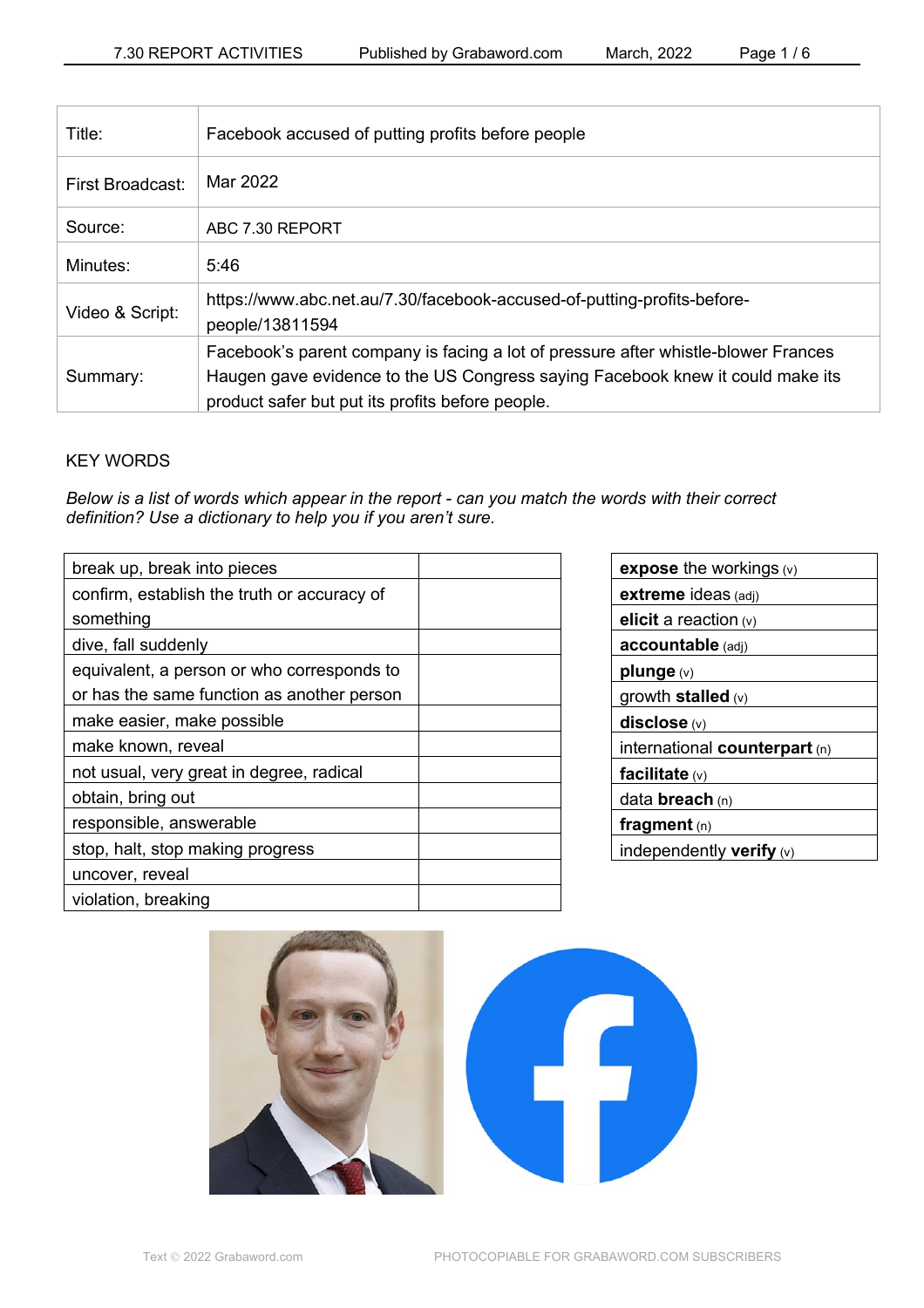#### **SUMMARY**

Facebook's parent company is facing a lot of pressure after whistle-blower Frances Haugen gave evidence to the US Congress saying Facebook knew it could make its product safer but put its profits before people.

### FOCUS QUESTIONS

- $\triangleright$  What is the new name of Facebook's parent company?
- Ø Frances Haugen says Facebook uses engagement-based ranking what is that?
- $\triangleright$  What is a whistle-blower?
- Ø Why is Facebook's parent company under pressure from governments around the world? How have they been putting profits before people? What are they under pressure to change? How could it make its product safer?
- $\triangleright$  Frances Haugen says she thinks that "Mark Zuckerberg ... is responsible for having set-up a corporate structure where information that is needed to govern the company does not get to the top." What does she mean?
- $\triangleright$  What do you think about Facebook? Should the company and other social media giants be more tightly regulated?

### COMPREHENSION QUESTIONS

*After watching the report, try to answer the following questions*

- 1. What does former data analyst with and now whistle-blower Frances Haugen say Facebook is addicted to?
- 2. Why did Facebook's share price drop this year?
- 3. What does Frances Haugen believe investors would have done if they had known how Facebook was really operating?
- 4. According to Angelene Falk, Australia's Information and Privacy Commissioner who has been fighting Facebook in the courts, Facebook failed to take reasonable steps to protect the personal information of how many Australians from the risk of disclosure, monetisation and deployment for political profiling purposes?
- 5. What does she hope new laws will bring for data breaches?
- 6. What does Frances Haugen hope regulators will soon force Facebook and other social media companies to review?
- 7. What does she say Australia has to help other countries to do?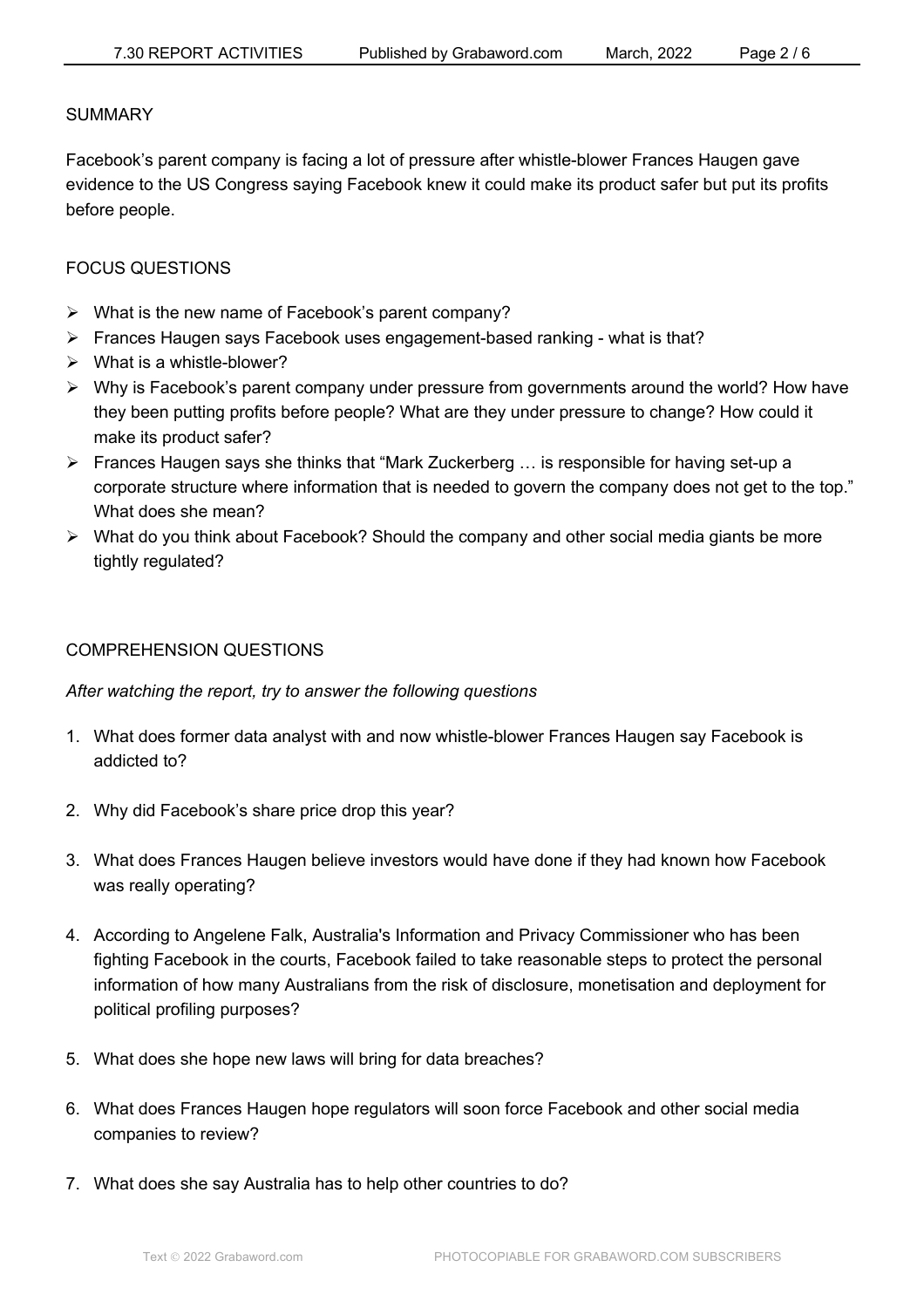## CLO<sub>ZE</sub>

*Use the words to complete the sentences*

### **The form of the word may need to be changed**

| expose   | extreme     | elicit     | accountable | plunge   | stalı  |
|----------|-------------|------------|-------------|----------|--------|
| יוומרון. | counterpart | tacilitate | hreach      | tragment | verity |

- 1. Hundreds of people had died as a result of the the the state of the state of the state of the state of the state of the state of the state of the state of the state of the state of the state of the state of the state of
- 2. Many people believe parents cannot be held \_\_\_\_\_\_\_\_\_\_\_\_\_\_\_\_\_\_\_\_\_\_\_\_\_\_for all their children's actions.
- 3. Support for the country's 2 main political parties began to \_\_\_\_\_\_\_\_\_\_\_\_\_\_\_\_\_\_\_\_\_\_\_\_\_\_with more people turning to smaller, independent parties like the Greens.
- 4. The \$10,000 art prize \_\_\_\_\_\_\_\_\_\_\_\_\_\_\_\_\_\_\_\_\_\_\_\_\_\_a lot of interest from local artists.
- 5. The company has an open plan office which is meant to \_\_\_\_\_\_\_\_\_\_\_\_\_\_\_\_\_\_\_\_\_\_\_\_\_\_communication and the sharing of ideas between employees from different departments.
- 6. The country's health minister held a meeting with her New Zealand \_\_\_\_\_\_\_\_\_\_\_\_\_\_\_\_\_\_\_\_\_\_\_\_\_\_to discuss strategies to control the spread of COVID-19.
- 7. The man was sacked for a subset of the employee code of conduct after he verbally abused one of his colleagues.
- 8. The payment couldn't be processed until credit card \_\_\_\_\_\_\_\_\_\_\_\_\_\_\_\_\_\_had been completed.
- 9. The politician was criticized for not making a full example about her financial interest in the company that had just won a big contract with the government.
- 10. The politician was \_\_\_\_\_\_\_\_\_\_\_\_\_\_\_\_\_\_\_\_\_\_\_\_\_\_as a liar and fraud by the newspaper.
- 11. The young tennis player's career had \_\_\_\_\_\_\_\_\_\_\_\_\_\_\_\_\_\_\_\_\_\_\_\_\_\_after a serious leg injury kept her out of the game for 12 months.
- 12. When the pandemic started, share markets around the world \_\_\_\_\_\_\_\_\_\_\_\_\_\_\_\_\_\_\_. But within 6 months, they'd recovered most of the losses.